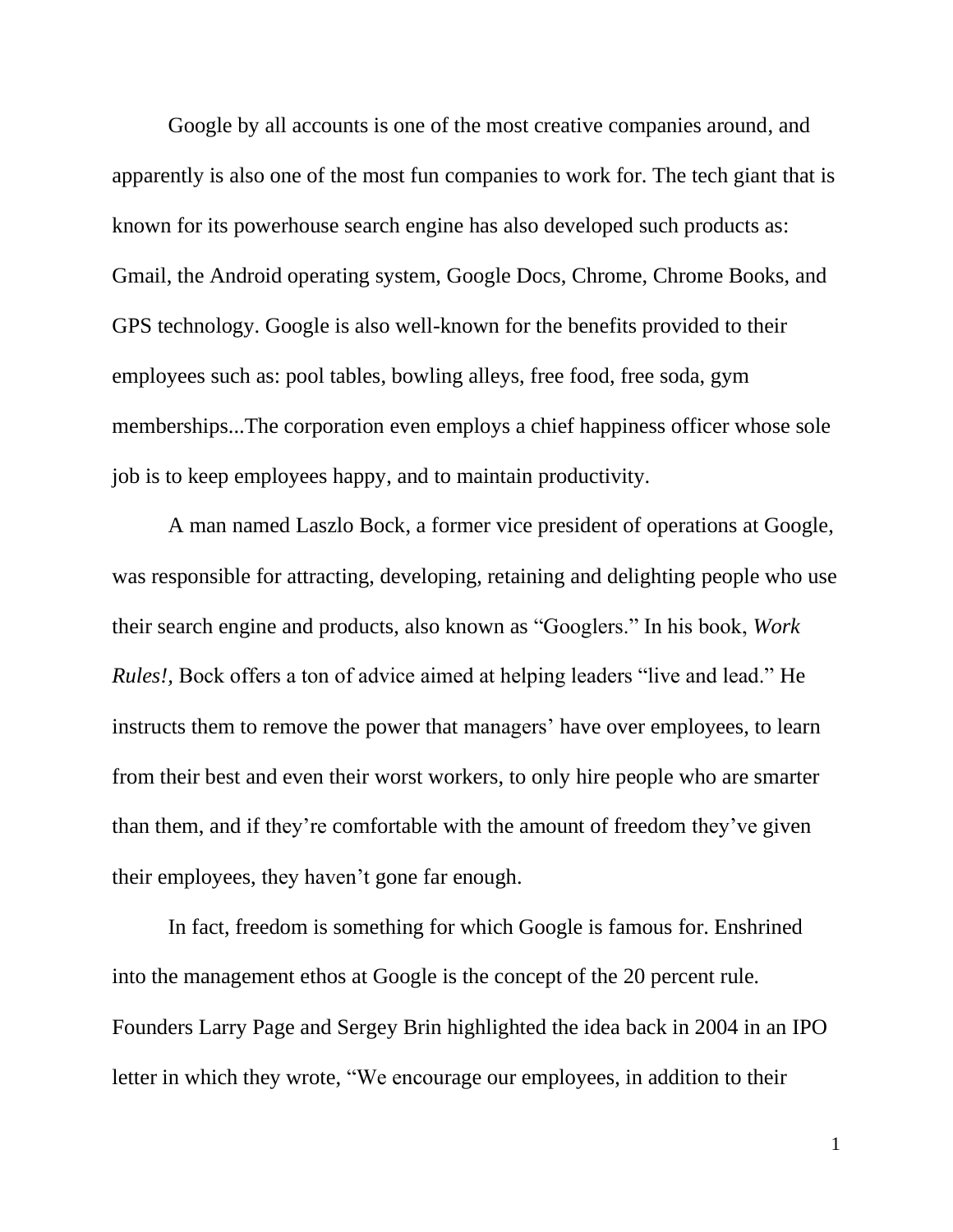regular projects, to spend 20 percent of their time working on what they believe will most benefit Google." These days, however, there's some debate as to whether the 20 percent rule still exists. Mr. Bock says that only about 10 percent of employees use it, but that "it doesn't really matter, as long as the idea of it exists. Googlers at the company aren't forced to work on additional projects and there are no written guidelines about it.

And all of this is relevant because…in today's gospel reading, a would-be Good-Newser — identified only as a rich man — approaches Jesus, whom he believes to be the Chief Happiness Officer of the kingdom of God. Perhaps it may help us to consider this encounter as if the wealthy individual is interviewing for a job. After all he has an impressive resume, and Jesus's first impression of the guy reveals that he appears to like him — to like him a lot. In fact, our story this morning says Jesus *loved* him. So it isn't too far fetched for us to imagine that our Lord would love to have the man — let's call him  $Eli$  — join his team. And why not? Jesus would be smart to add this discipleship candidate to the team. He's young. He's reverent, he's pious (notice that he actually knelt before Jesus.)

A background check reveals that he has no rap sheet and is an upstanding citizen. He follows the Law of Moses, so he's religiously observant. And — best of all — he's a potential angel investor, a man with standing in the community, and financial resources, to fund Jesus' mission for a long time! So Jesus gives Eli the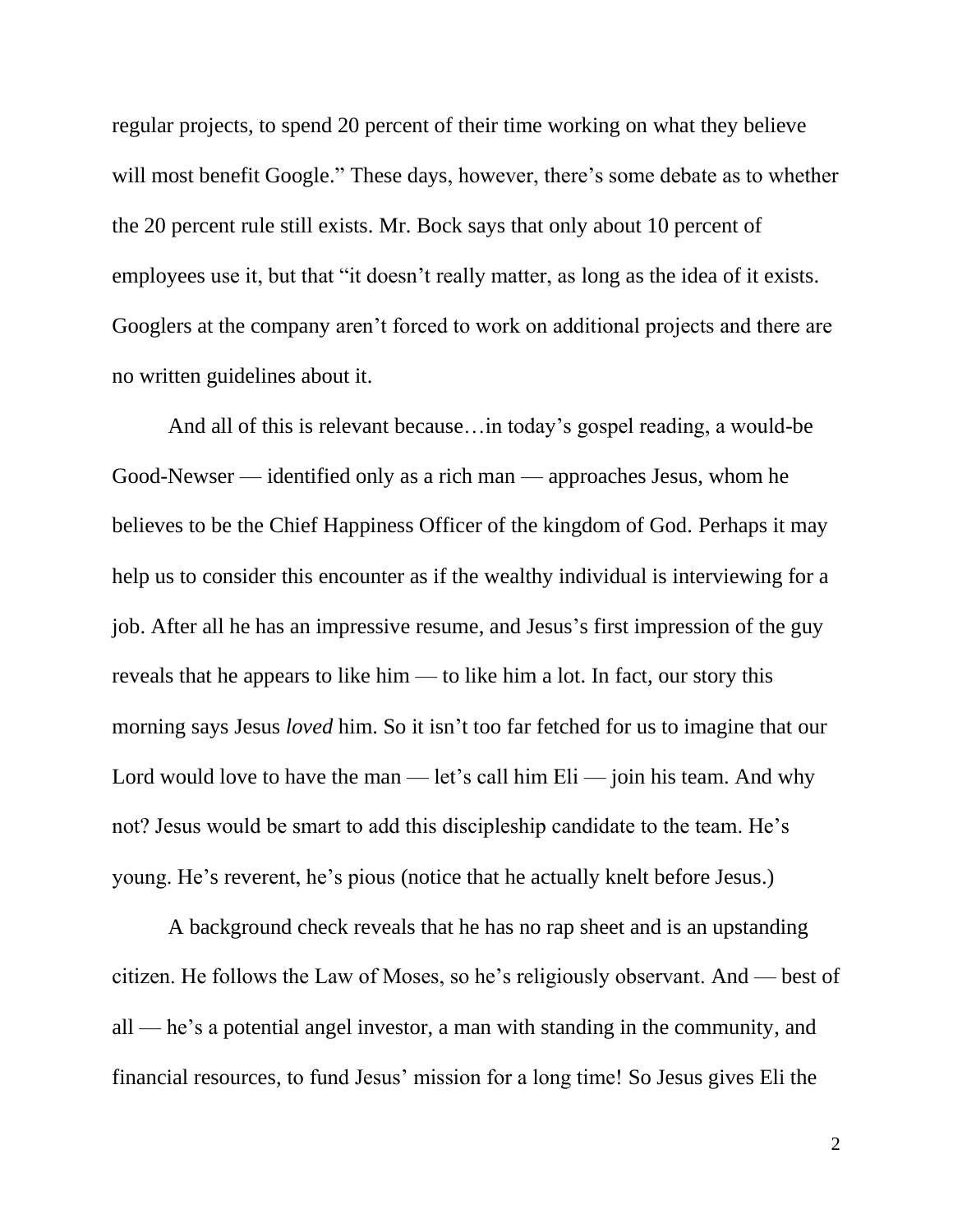good news: the job is his. All he has to do is cough up 100 percent of his possessions and give them to the poor — not 10 percent or 20 percent, but 100 percent. Evidently, Jesus doesn't need funding after all. He's on his way to an execution. But Eli doesn't know this. And After Eli has disposed of his possessions, he can then, and only then, return and follow Jesus.

Who would have thought that there was ever a possibility that the Jesus team could have been known as the Thirteen instead of the Twelve. The job is his! But Eli, alas, is "shocked." He apparently was unaware of what it takes to be a Good-Newser. He didn't get the earlier memo from the Lord about picking up a cross and denying himself. He wasn't prepared to pay the price. So he leaves, with grief weighing heavily upon his soldiers in utter disappointment. He turns away and we never hear of Eli again!

Yahoo CEO, and former Google employee, Marissa Mayer once bluntly denied the existence of Google's 20 percent rule. "It's funny, people have been asking me since I started working at Yahoo, if Yahoo would eventually implement something similar." She was speaking at an employee gathering at the time and went on to say, "I've got to tell you the dirty little secret of Google's 20 percent rule. It's really more like 120 percent."

That was the little secret that Eli, the Rich man in our narrative for today discovered. To be a "gospeler," a Good-Newser, or a follower of Jesus, 10 percent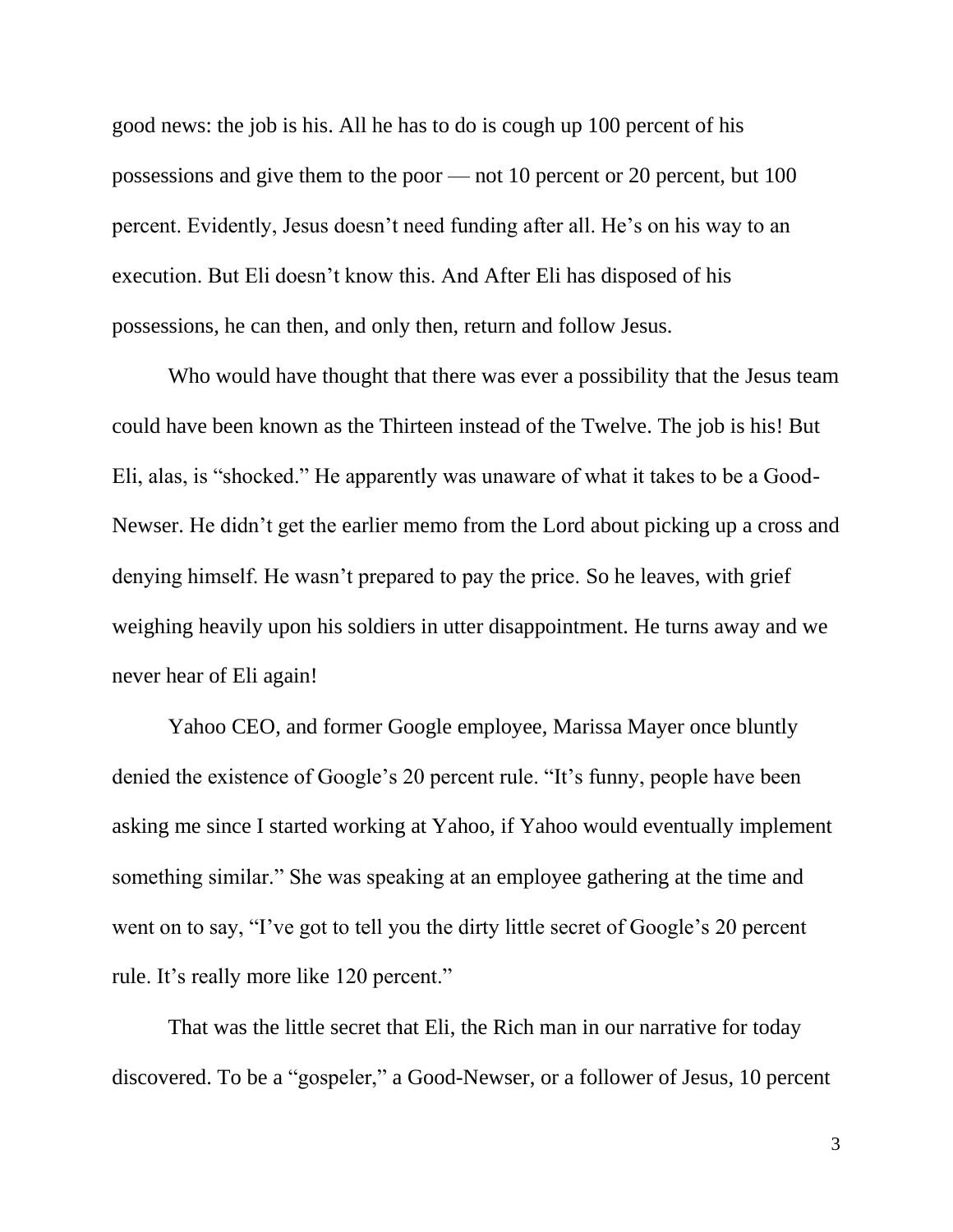doesn't cut it. Nor does 20 percent. Jesus demands 100 percent from everyone, everywhere, all of the time. In fact, four things should jump out at us off the biblical page in today's story that we should think about carefully: 1. Eli wants to inherit eternal life. 2."Entering" the kingdom of God appears to be about what we *do* — not what we believe. 3. Jesus says it is difficult for the wealthy to get into the kingdom of God. 4. Jesus says that "many" (not all?) who are first will be last, and the last will be first.

Let's take a quick and closer look at these four statements. First, Eli — who in Luke is called a "ruler" and in Matthew is called "young"— *wants to inherit eternal life.* This is a good thing. How can it be a bad thing? But Eli is not sure what he needs to "do" to ensure that eternal life will someday be his. And our Gospel narrative from Mark seems to give us a positive image of Eli. He runs up to Jesus. He's eager and excited. He kneels before Jesus right there in the road, in public, in broad daylight. He doesn't seek a midnight meeting with Jesus as Nicodemus did. He's bold, self-assured, reverent, and respectful.

He must have been encouraged when Jesus began to rattle off portions of what is known as the second table of the Ten Commandments, which pertain to one's relationship to one's neighbors. So, after hearing the Lord begin listing off God's rules, Eli's most likely feeling, "Yes! I got this!" He tells Jesus, "Teacher, I have kept all these since my youth!" But Jesus knows that there's possibly an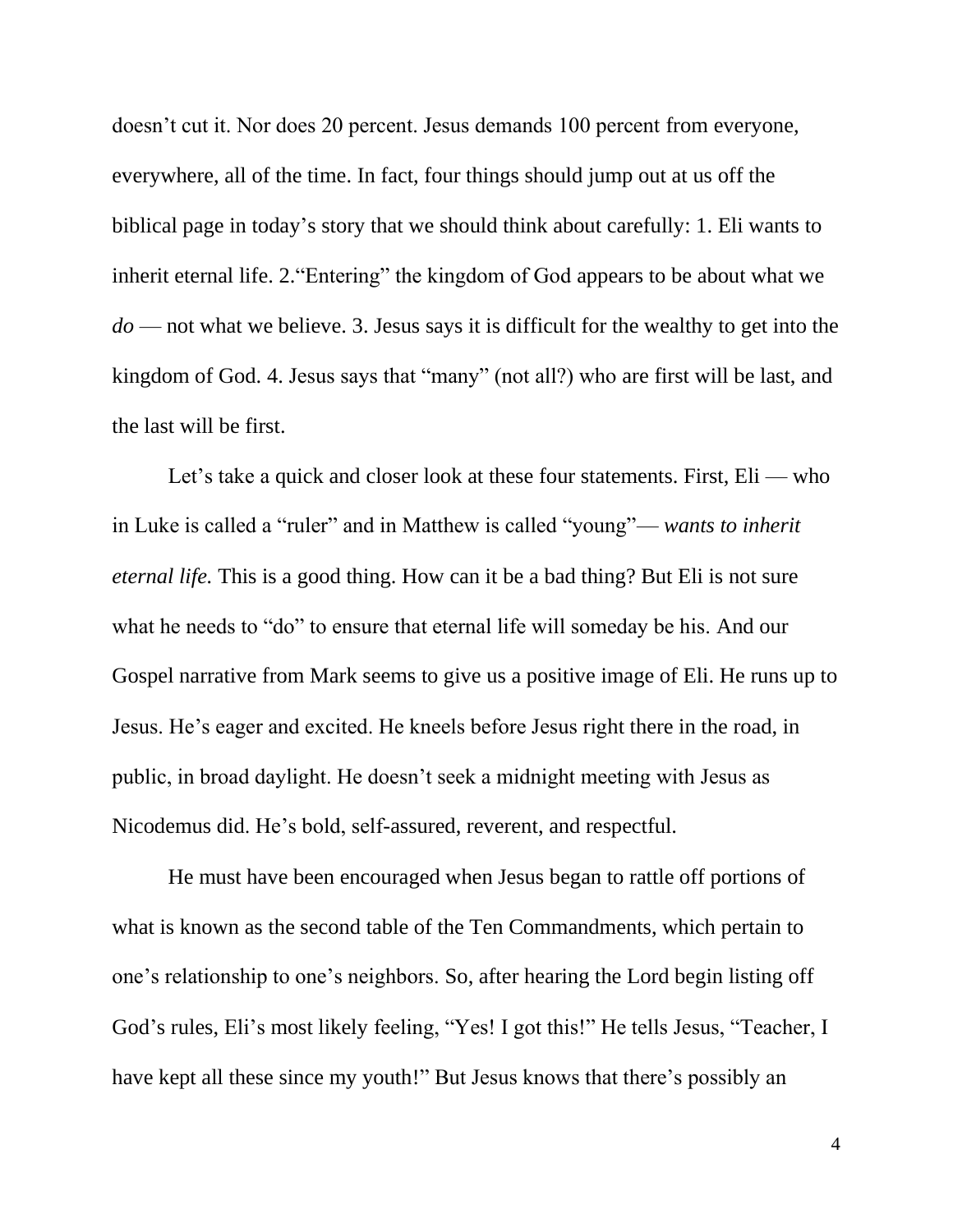insurmountable obstacle which has such a strong hold on this young man that he'll not be able to commit 100 percent to the Rabbi in order to follow him.

Second, "entering" the kingdom of God is about what we *do — not what we believe*. This is a conclusion we might come to when reading today's passage, and our story is a good reminder that what we do does matter. For the rich man, his failure to do the one thing, that would demonstrate his faith in Jesus, revealed that ultimately he did not believe. By asking Eli to give his possessions to the poor an ultimate expression of his ability to keep the second table of the Ten Commandments — Jesus reveals that he cannot keep one of the commandments from the first table, that is, God's prohibition against idol worship.

Moreover, Jesus' command precisely zeroed in on Eli's exclusive source of well-being. His most important sense of self came from: the status, power, and security that his affluence afforded him. Eli is therefore exposed. It turns out he is an idol worshiper, and his idol is mammon. He cannot give it up. Which begs the question, is it possible we too might have some idols in our own households that are keeping us from following God more fully?

Third, Jesus says, "it is difficult for the wealthy to get into the kingdom of God." His suggestion that Eli impoverish himself, also flies in the face of the common understanding that possessing wealth was a sign of divine favor. Jesus reveals that, that mindset, is not necessarily true. Rather, it only acts as a barrier, or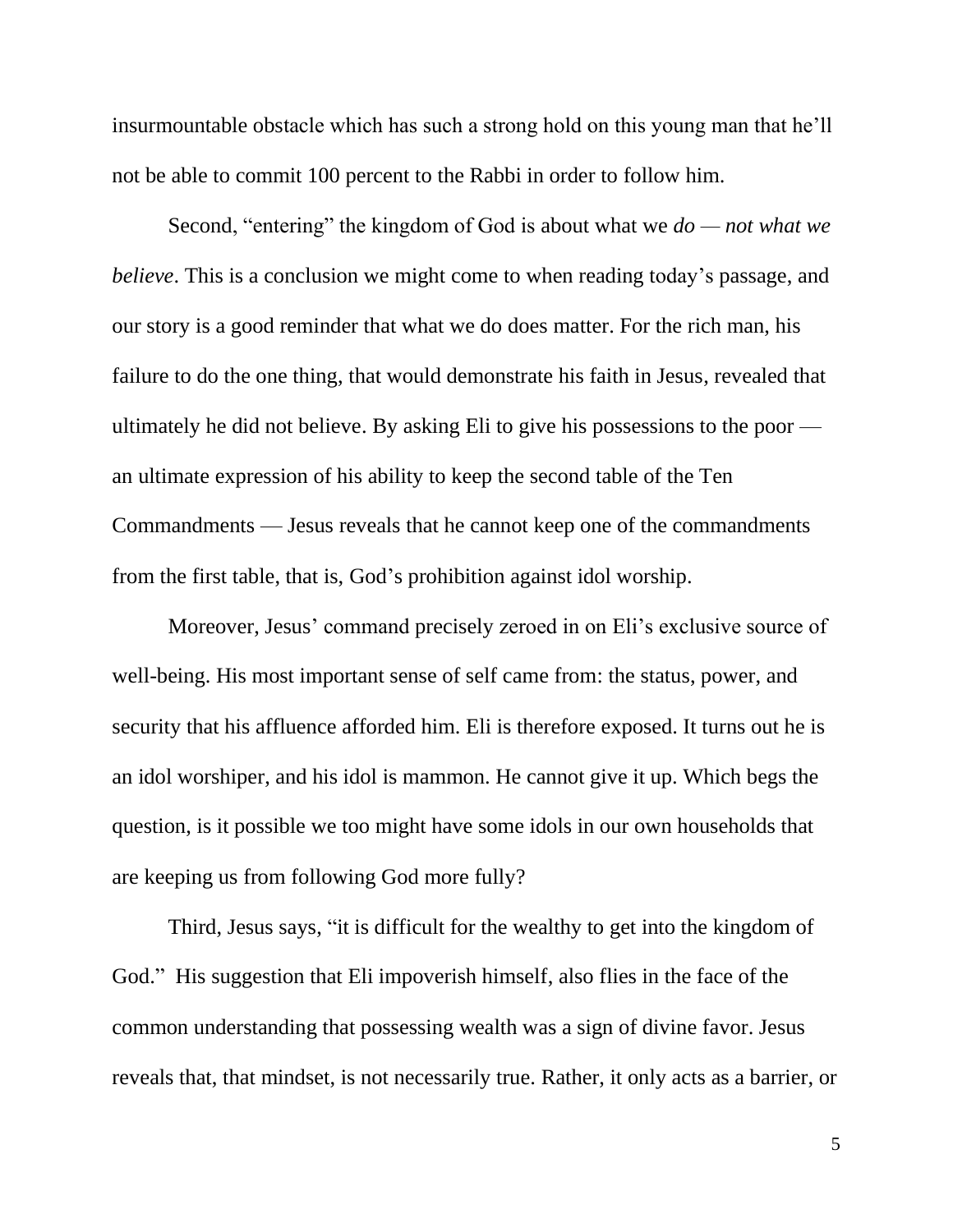an obstacle, for us to overcome. His command not only shocks the questioner, but it stuns those who cling to the normative standards of first-century Judaism.

While there was no scriptural prohibition preventing the pious from giving away all personal belongings, certain rules did restrict almsgiving to one-fifth of one's personal property. This ensured that the pious giver would not be reduced to poverty — thus becoming another candidate for charity himself. But note that although Jesus says it is hard for the wealthy to enter the kingdom of God, he does not say it is impossible. It's difficult, not because there's anything inherently wicked about being rich, but because the **love of money** so often makes it difficult to part with money. It's hard to separate some rich people from their wealth.

Finally, *Jesus says that* "many [not all?] who are first will be last, and the last will be first." Jesus reminds his disciples — after Eli (the Rich man) has arisen from his kneeling position and left, unhappy and grieving — that a little humility goes a long way. The quest for eternal life is found only in discipleship with Jesus. This young man's failure to follow through on Jesus' final demand reveals that his confessed observance of the Law was governed more by his possessions, and his position, than by a true thirst for righteousness.

When Eli learned about the 100 percent rule, his heart sank — for it was in his heart that he treasured all that he had accumulated. His shock and sadness are not a judgment of his worth in the kingdom to come; they simply reveal his